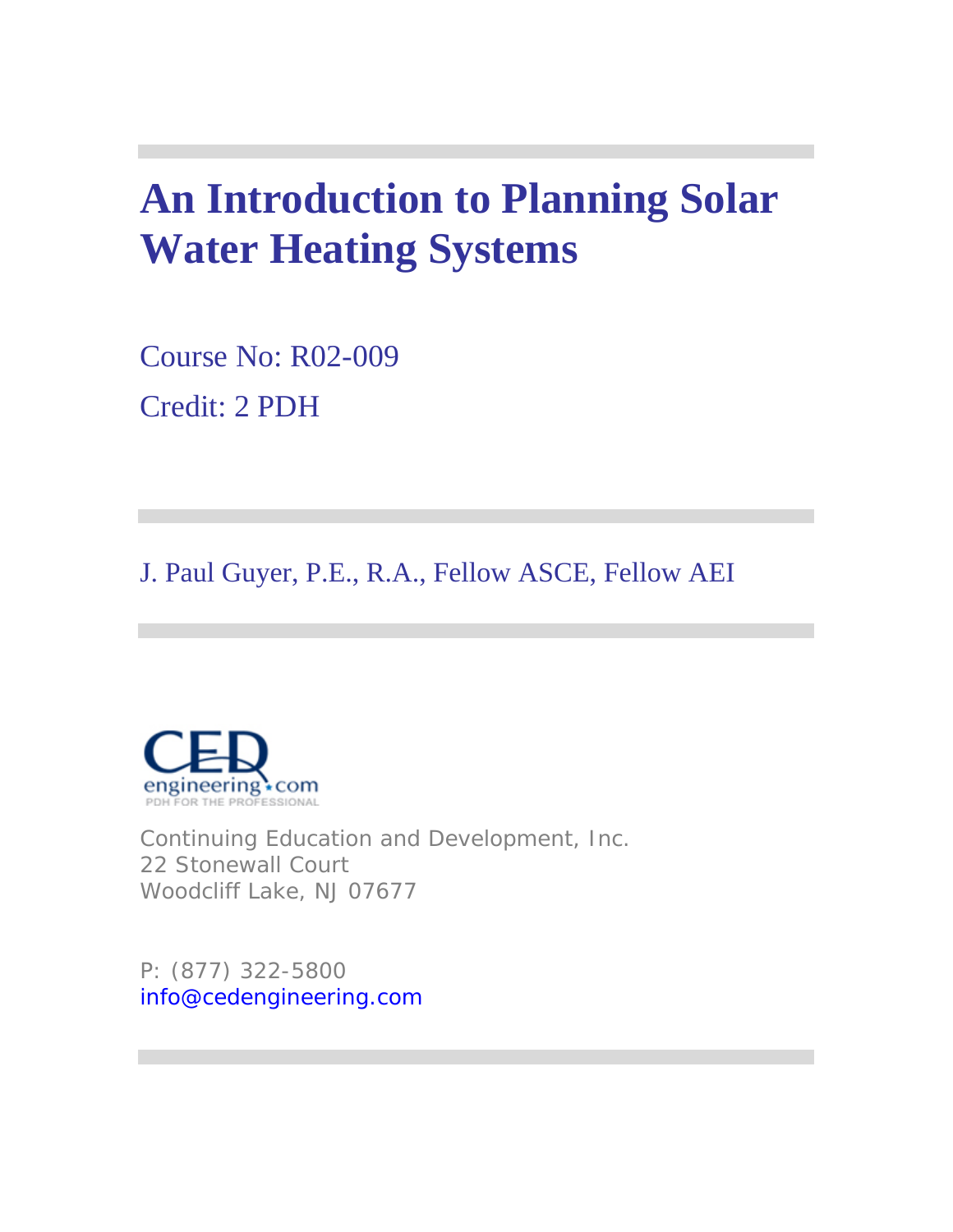# An Introduction to Planning Solar Water Heating Systems



### J. Paul Guyer, P.E., R.A.

Paul Guyer is a registered civil engineer, mechanical engineer, fire protection engineer and architect with 35 years experience designing buildings and related infrastructure. For an additional 9 years he was a principal staff advisor to the California Legislature on capital outlay and infrastructure issues. He is a graduate of Stanford University and has held numerous national, state and local offices with the American Society of Civil Engineers, Architectural Engineering Institute and National Society of Professional Engineers.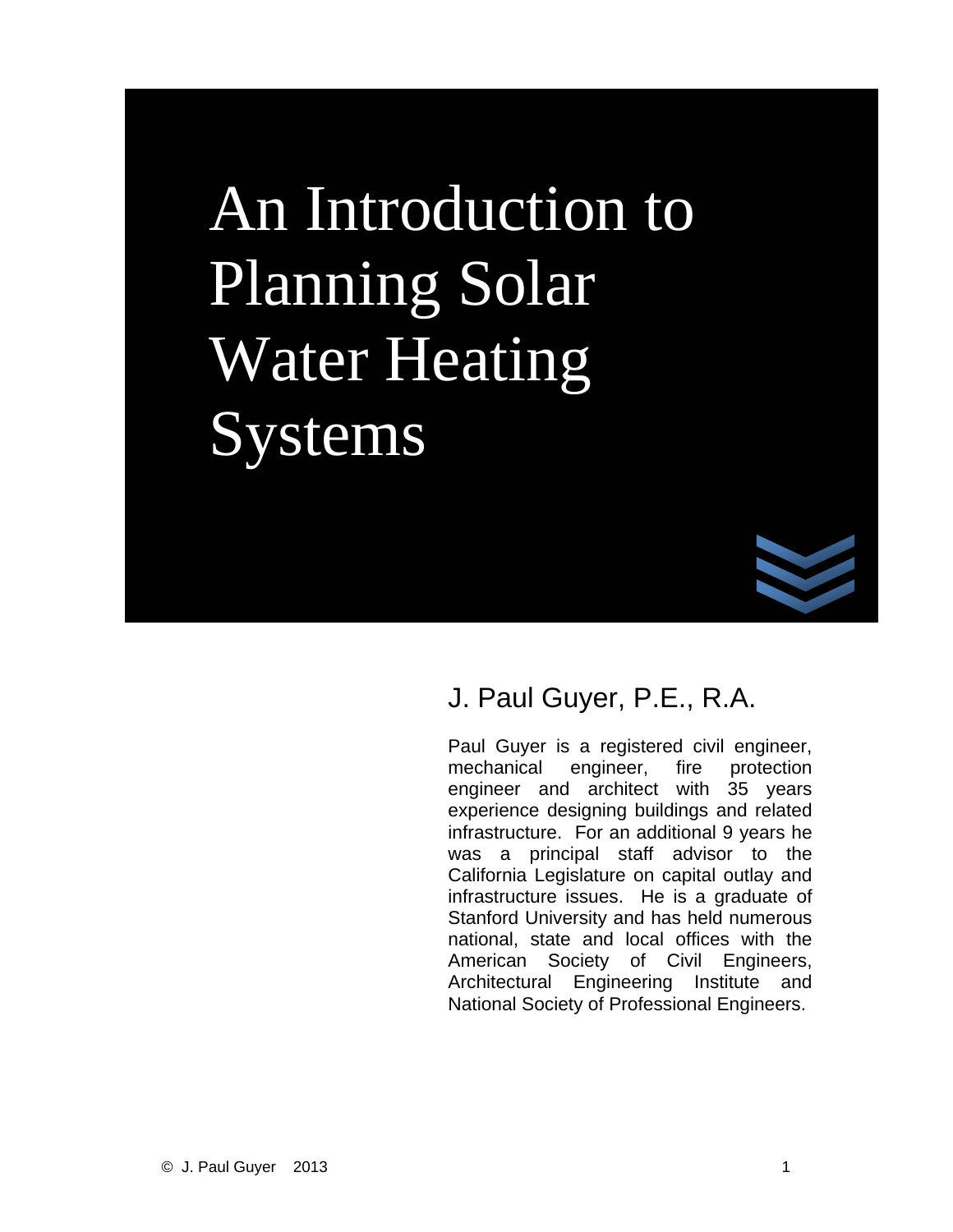#### **CONTENTS**

- **1. INTRODUCTION**
- **2. REQUIREMENTS**
- **3. SYSTEM SELECTION, PLANNING, AND COORDINATION**

*(This publication is adapted from the Unified Facilities Criteria of the United States government which are in the public domain, have been authorized for unlimited distribution, and are not copyrighted.)* 

*(Figures, tables and formulas in this publication may at times be a little difficult to read, but they are the best available. DO NOT PURCHASE THIS PUBLICATION IF THIS LIMITATION IS NOT ACCEPTABLE TO YOU.)*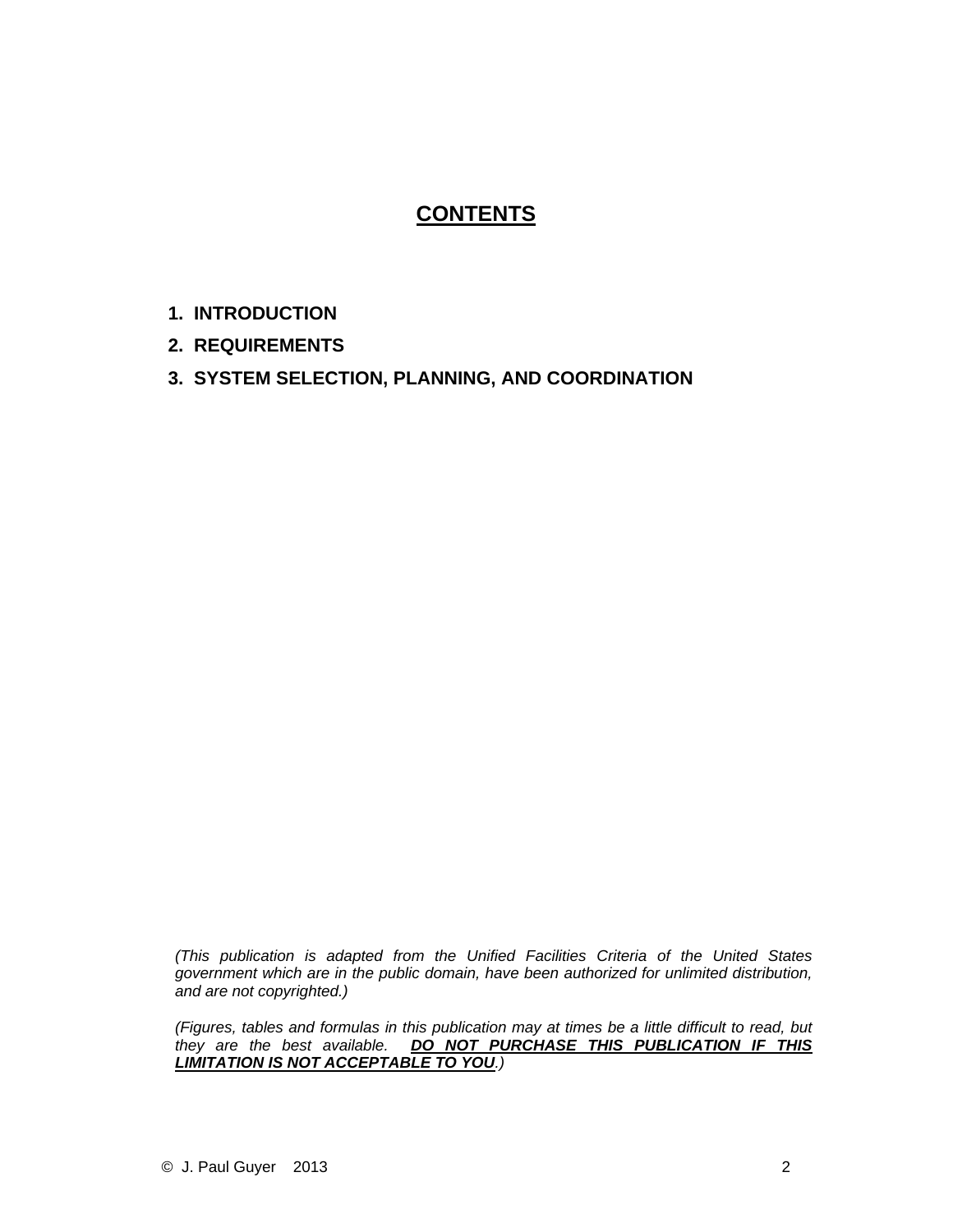#### **1. INTRODUCTION**

**1.1 PURPOSE AND SCOPE.** This course provides guidance for the planning of standard active solar energy systems to preheat domestic and service water. The systems treated by this publication are liquid based. Guidelines apply to the larger commercial-scale applications that require an effort on the part of the designer, as opposed to residential-sized "packaged" systems, which in the past have been available from a number of manufacturers. The concepts developed in this document are targeted for new construction, although most are also appropriate for retrofit applications.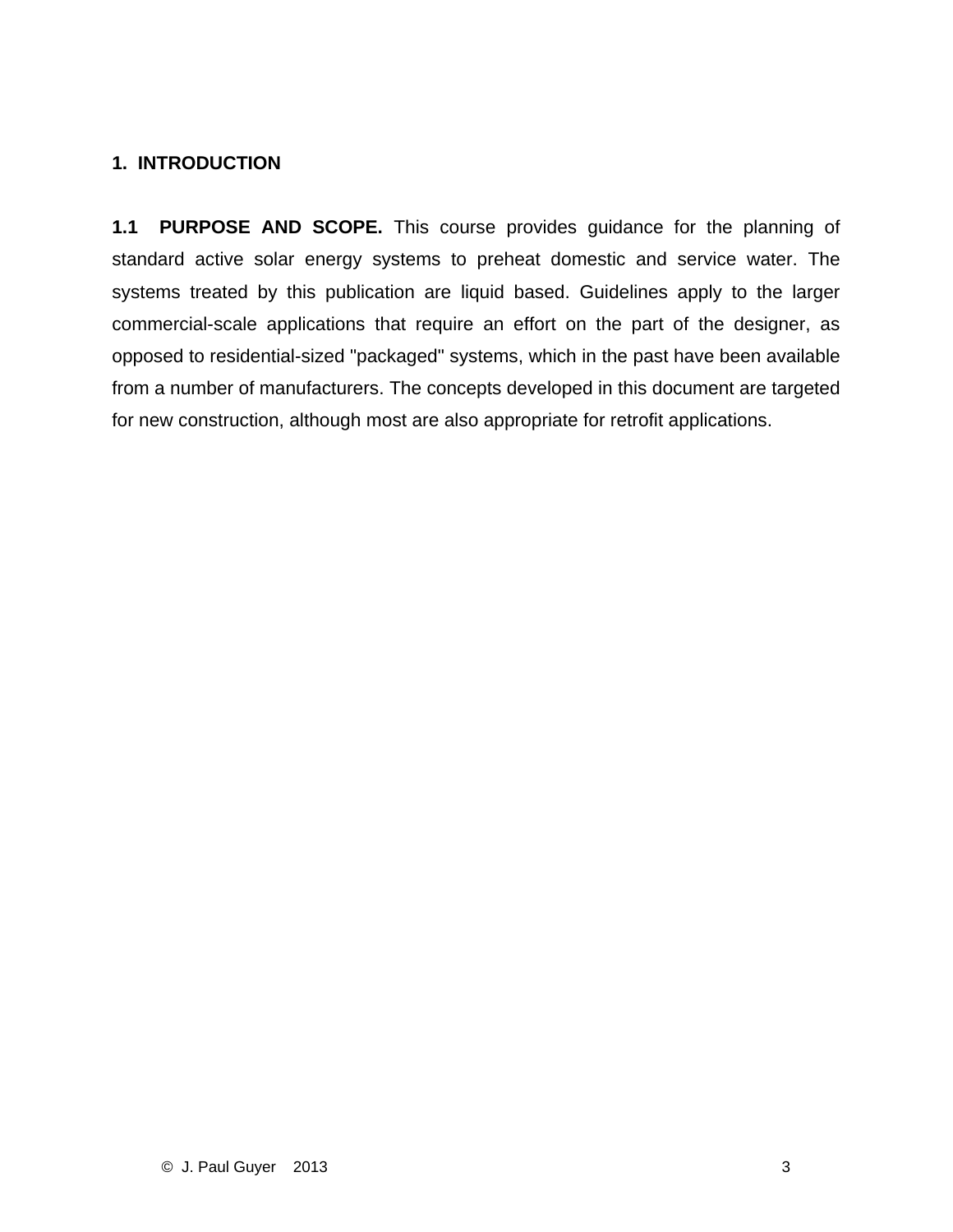#### **2. REQUIREMENTS**

**2.1 INTRODUCTION.** In view of a history of fluctuating energy costs and uncertain availability of fossil fuels, the economic feasibility study of any energy-related project becomes the foundation of the design process. For the case of renewable energy, an economic feasibility analysis should be performed for all new construction to determine whether the use of renewable forms of energy will result in a net monetary savings to the owner. Furthermore, installation of a renewable energy system is recommended if it is deemed economically feasible. This publication provides the tools necessary to perform a feasibility study in accordance with these required procedures.

#### **2.2 ECONOMIC EVALUATION**

**2.2.1 SCREENING TOOL.** To evaluate the feasibility of designing and installing an active solar preheat system, the first step will be to use the Solar Payback screening tool developed by the Construction Engineering Research Laboratory (CERL). The tool is a Microsoft Excel spreadsheet that contains screening criteria developed by the National Renewable Energy Laboratory (NREL). The program is a quick, straightforward tool that requires minimal input (general site location as well as starting point energy costs and system costs) to calculate numerous payback periods for the two most common solar hot water technologies (flat-plate and evacuated tube collectors) when used to displace either electricity or natural gas energy costs.

**2.2.2 DETAILED ANALYSIS AND STUDY.** If the results of the Solar Payback screening tool indicate that an active solar hot water system should be considered further, then the next step will be to perform a detailed life-cycle cost analysis (LCCA) to determine the most effective design alternative to develop. LCCA calculations and reports will be performed in accordance with an economic analysis. Computer calculations will be performed using an economic analysis program, such as the Life Cycle Cost In Design (LCCID) computer program. Information defined in this document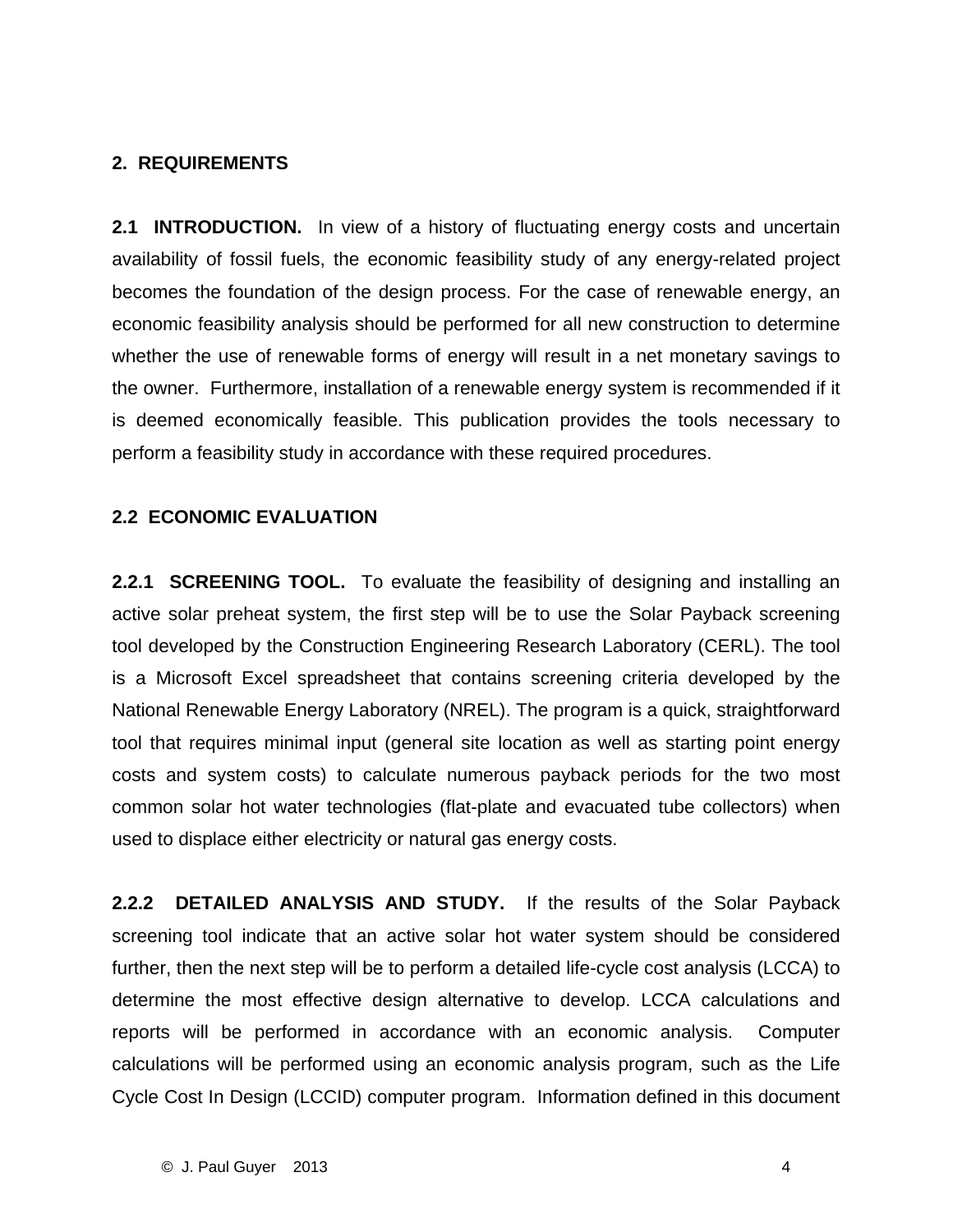will be used in the development of the LCCA calculations. For additional guidance in the development of the LCCA calculations, refer to the American Society of Heating, Refrigerating, and Air-Conditioning Engineers (ASHRAE) publication "Active Solar Heating Systems Design Manual". The manual was developed by ASHRAE, the Solar Energy Industries Association (SEIA), the American Consulting Engineers Council (ACEC), and the Department of Energy (DOE) contractors and is intended to give solar designers an effective means to use the collective knowledge of government and industry to better select options for improving the quality and energy efficiency of solar systems.

#### **2.3 FEASIBILITY DISCUSSION**

**2.3.1 SYSTEM SELECTION.** If one or more systems show a positive LCC savings, the system with the highest LCC savings must be designed. In the case of two systems with LCC savings having approximately equal values, the system with the highest savingsto- investment ratio (SIR) should be chosen for detailed design. If no system shows a positive LCC savings, an active solar energy system is not to be considered for the project.

**2.3.2 SUMMARY.** Examination of many feasibility studies shows that the service water preheating application is typically the most cost-effective alternative. Space heating by use of solar energy is best accomplished by passive solar building design. Solar cooling of any form is seldom cost-effective, largely due to prohibitive equipment and M&R costs.

**2.4 FUNDING**. One of the biggest obstacles to using solar hot water technologies is often the inability to obtain the funding for the initial capital costs, even though alifecycle cost analysis might show that the investment would pay for itself several times over. Funding for energy projects in general, and renewable energy projects in particular, has been consistently reduced over the last several years. There are still opportunities for funding these projects.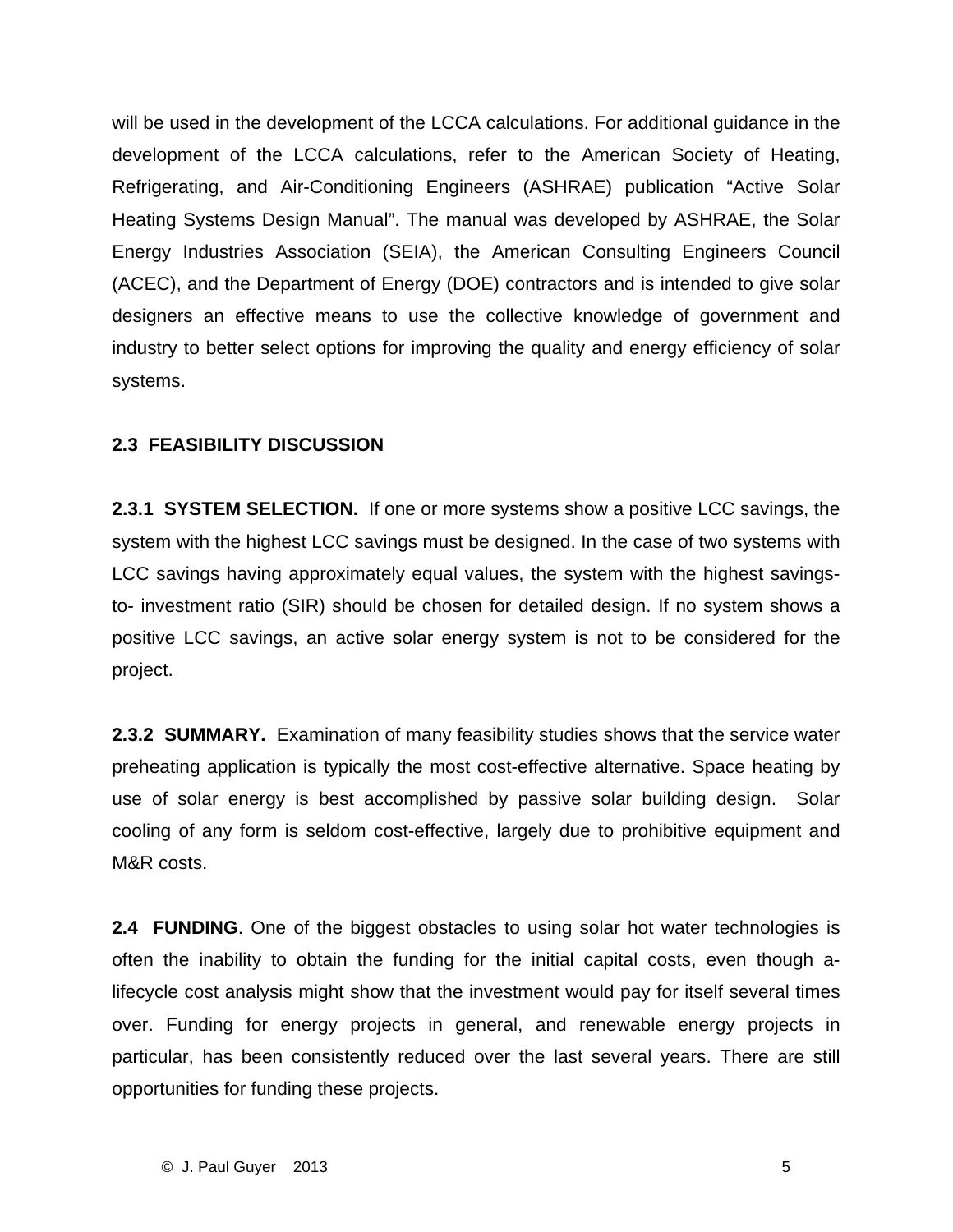#### **3. SYSTEM SELECTION, PLANNING, AND COORDINATION**

**3.1 INTRODUCTION.** This discussion provides criteria for selection of a specific type and configuration of solar energy system, and discusses special issues that must be considered. Once the system type is selected, coordination with the architect and structural engineer is critical for determining estimates of roof area, roof and collector support, and equipment space requirements. It should be noted that this discussion applies to the design of systems for the northern hemisphere. Appropriate corrections should be made for the design of these systems in the southern hemisphere.

**3.2 STANDARD SYSTEM TYPES.** To meet the owner's goal of standardizing solar energy installations, the following system types have been selected for use on all active solar installations.

**3.2.1 CLOSED-LOOP SYSTEM.** The closed-loop solar energy system has proven to be very reliable when designed and maintained properly, largely due to its ability to successfully withstand freezing temperatures. Freeze protection is provided by circulating a solution of propylene glycol and water through a closed collector loop. Figure 3-1 is a schematic of the closed-loop system.

#### **3.2.1.1 SYSTEM OPERATION**

**3.2.1.1.1 SOLAR LOOP.** The differential temperature controller activates the solar loop pump in the collector loop when the temperature difference between the collector and storage is large enough for energy to be collected. The propylene glycol solution circulates in a pressurized closed-loop through the solar collector to an external heat exchanger. An expansion tank is provided to account for thermal expansion of the fluid in the collector loop, stagnation, and over-pressure protection.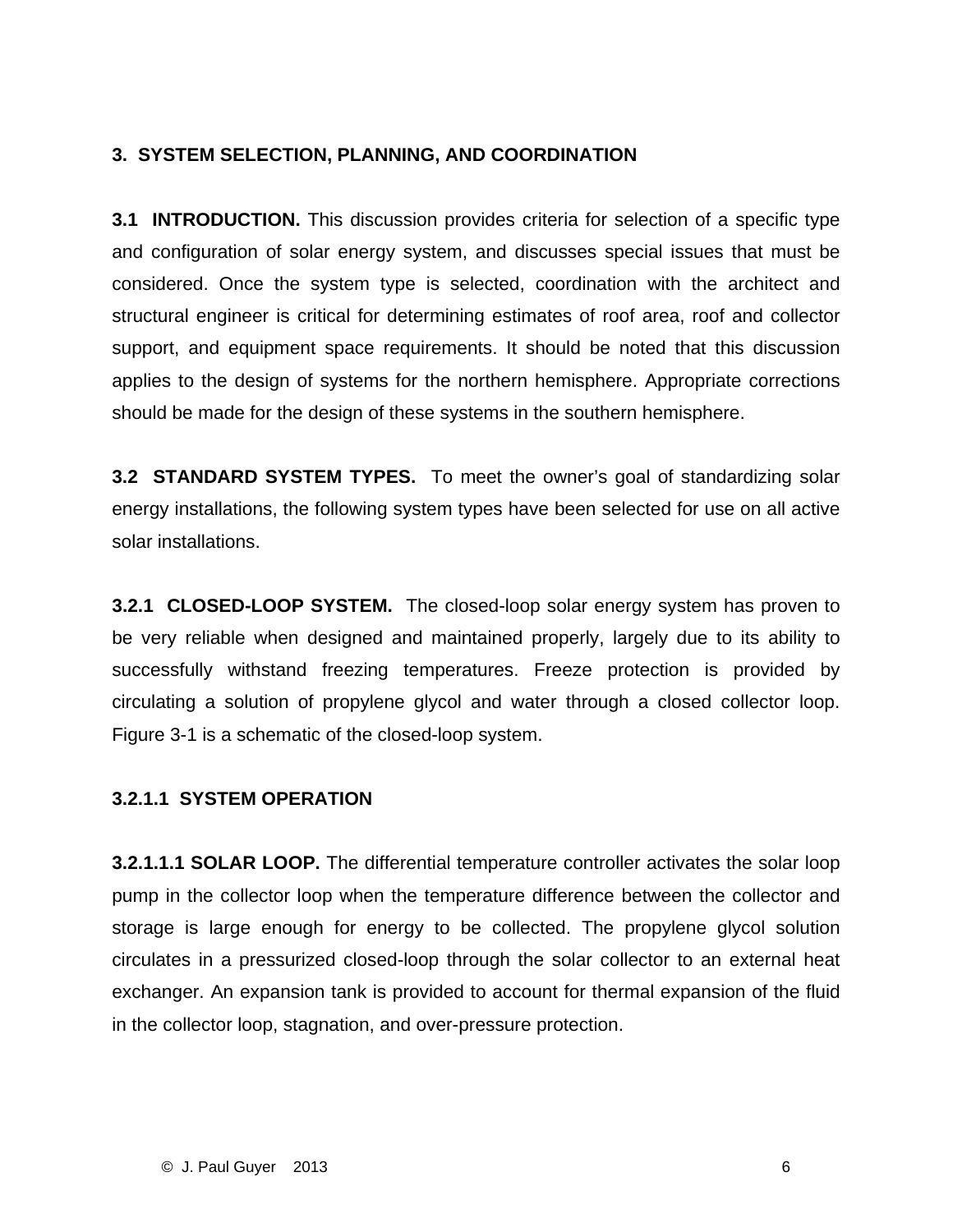



**3.2.1.1.2 STORAGE LOOP.** The control system activates the storage loop pump simultaneously with the collector loop pump. Water in the storage loop is heated by the solution in the heat exchanger and passed to the solar storage tank. When there is a hot water demand, cold water is drawn into the solar storage (preheat) tank and solar heated water is sent to an auxiliary water heater where it is heated further (if necessary) and sent to the load.

**3-2.1.2 DESIGN PRECAUTIONS.** While the closed-loop solar energy system can provide reliable service in any climate, certain design precautions must be taken.

**3.2.1.2.1 COLLECTOR LOOP CHECK VALVE.** The check valve shown in the collector loop is required to prevent "reverse thermosiphoning". This phenomenon can occur on cold nights when the collector loop is not active. Warm solution from the lower part of the loop (usually located indoors) becomes buoyant and rises toward the top of the loop where it becomes colder. This cold, denser solution then drops to the bottom of the loop, often passing through the heat exchanger and removing energy from the storage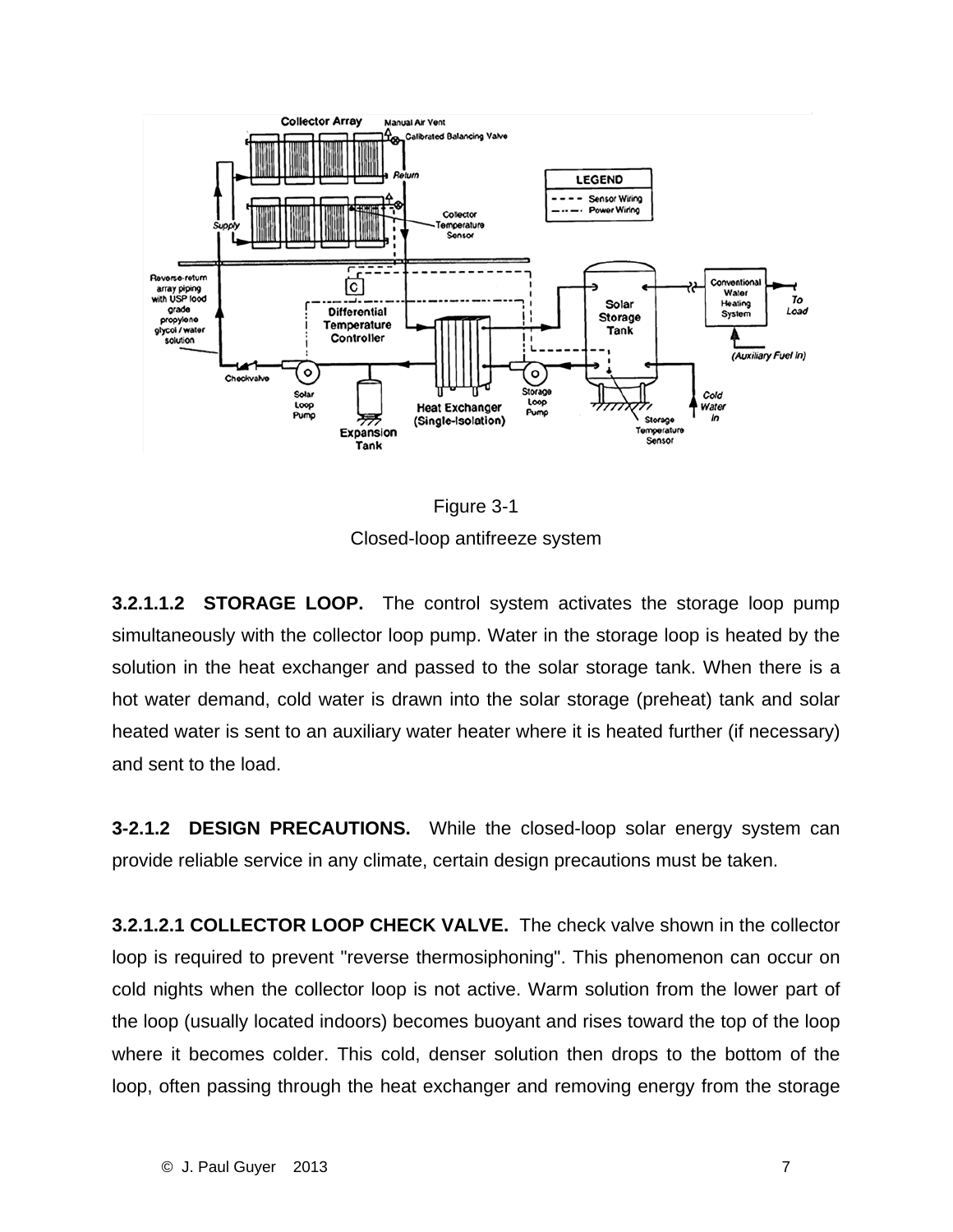loop. Extreme cases have resulted in frozen heat exchangers. Care should be taken to locate the check valves so that the fluid in the collector loop can be drained if necessary.

**3.2.1.2.2 PIPING AND COMPONENT PROTECTION.** Fluid problems and associated corrosion and maintenance issues are a common cause of closed-loop system failure. However, results from the testing of degraded, uninhibited propylene glycol indicate that with proper design, a closed-loop system may run without fluid maintenance for up to 20 years. Designers should ensure that non-ferrous piping and components are used whenever possible, that no air is allowed to be drawn into or contained within the system, and that the expansion tank and pressure relief valves are correctly sized to prevent loss of solution and opening of the collector loop in the event of high pressure stagnation.

**3.2.1.2.3 COLLECTOR LOOP AIR VENT.** The manual air vent shown at the top of the collector loop allows air that has been released from solution to be purged. Propylene glycol has a strong affinity for air, and dissolved oxygen in solution can greatly impair system performance by contributing to corrosion.

**3.2.1.2.4 MIXING VALVES.** Mixing valves are typically used to provide a high temperature limit to the load or to supply the load with a specific hot water temperature. It is important to ensure that the cold-water leg between the mixing valve and the cold water supply to the solar storage tank is not used for connection to any other fixture. Experience has shown that backflow through the storage tank can occur which sends solar heated water to a cold water user. Although a check valve can be used in the cold water supply to prohibit back flow, it is best to avoid this situation whenever possible.

**3.2.2 DIRECT CIRCULATION SYSTEM.** The direct circulation system is the most basic active solar energy system recommended for adoption. It should be limited to use in locations where there are no freezing days, and where the water supply is of sufficiently high quality (i.e., not highly scaling). The entire system operates at existing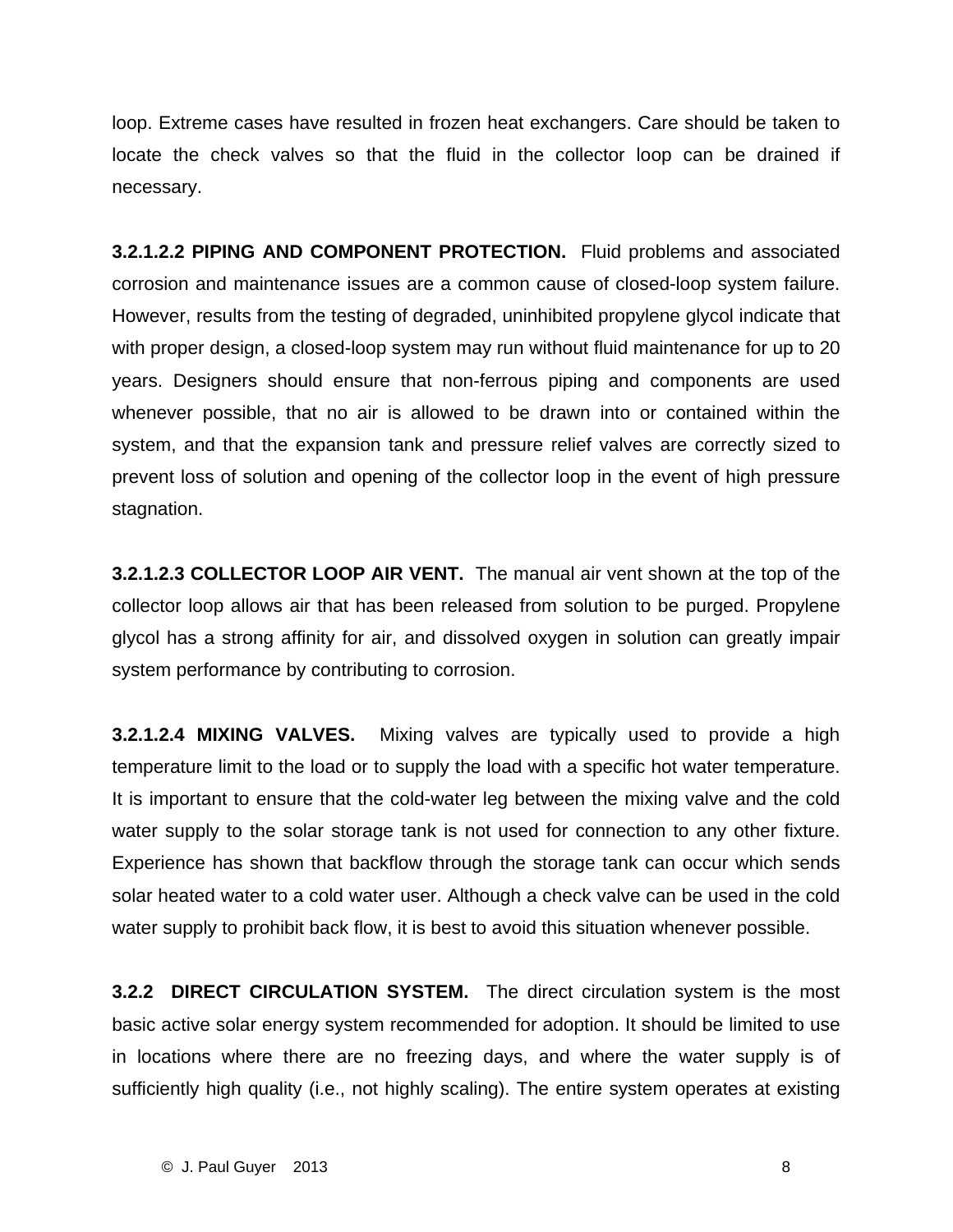water supply pressure and circulates potable water through the collectors directly to storage. Figure 3-2 is a schematic of a direct circulation system.



Figure 3-2 Direct circulation system

#### **3.2.2.1 SYSTEM OPERATION**

**3.2.2.1.1 COLLECTOR LOOP.** The collector loop pump is activated when the collector temperature is large enough for energy to be collected and transferred to the solar storage tank.

**3.2.2.1.2 STORAGE LOOP.** The solar storage tank is used as a preheater for a conventional water-heating unit, which is placed in series between the solar storage tank and the load. When a demand for hot water occurs, cold water is drawn into the solar storage tank where it then passes through the collector array (if activated) or on to the conventional water heater.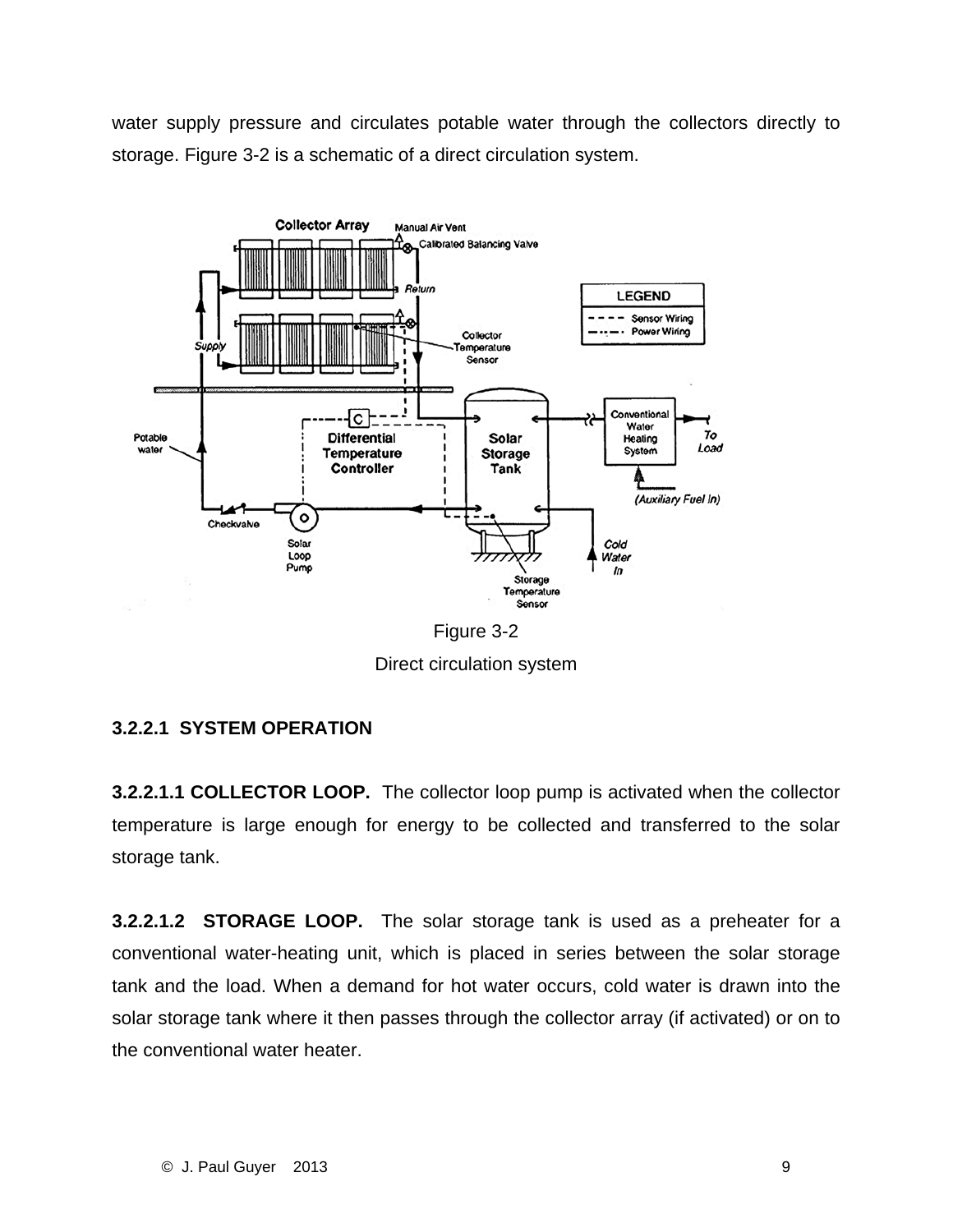**3.2.2.2 WATER SUPPLY.** Due to their inability to withstand freezing temperatures, there is a relatively small market for direct circulation systems. However, because of their simplicity and straightforward operation, they have proven superior when used at the proper location. An overwhelming consideration for the success of these systems is the quality of the local water supply. Water is circulated directly through the collectors, so that corrosion and scale buildup can be a major cause of failure in these systems. In many regions where the water supply is of poor quality, it is necessary to treat the incoming water supply so that it is within the prescribed quality limits.

**3.3 SYSTEM SELECTION.** The standard systems described represent proven designs that are both simple and reliable. System selection is largely based on the site location, with the number of freezing days being the critical factor. Also important are the estimated load size and the water quality at the site. Figure 3-3 is a flowchart to facilitate the system selection process. This figure allows only service water preheating applications to be chosen.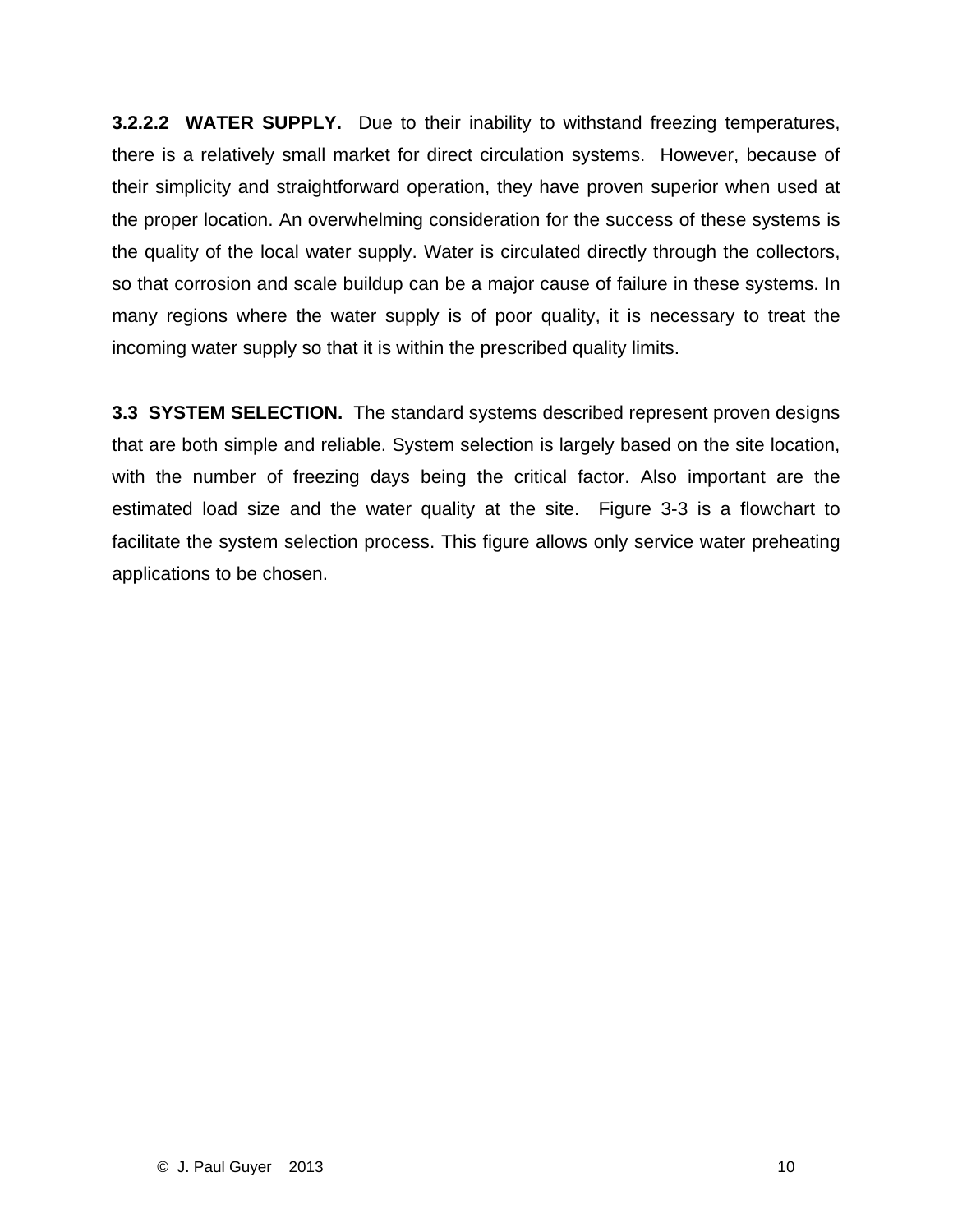

Figure 3-3

System selection flow chart

*Figure 3-3 Notes: Notes keyed into the flowchart are listed below by corresponding number.* 

*1. For small loads on the order of a residential-sized service water heating system, the design effort and expense can be avoided by purchasing a pre-designed "packaged" system from a reliable manufacturer. These systems are sold in a variety of configurations, including drainback and closed-loop.* 

*2. The number of freezing days at the site should be determined, based on recorded historical data. To meet the "no freezing day" criterion, there should be no evidence of freezing temperatures for a period approximately equal to the expected lifetime of the system. Existing data shows that no location in the continental U.S. can meet this criterion. Historical weather data can be obtained from the local National Weather Bureau stations or from the Environmental Data Service, a branch of the U.S. Department of Commerce.* 

*3. Water quality should be determined using appropriate resources.* 

*4. Systems larger than 3,000 ft2 (279 m2) will require very large piping (4-inch (100 mm) diameter or larger*) and roof area, and are not recommended. If this situation occurs, the designer should consider *installing two separate systems. Although this approach is somewhat more costly, it improves the ease of construction and allows solar energy to be collected in the event of one system being down due to*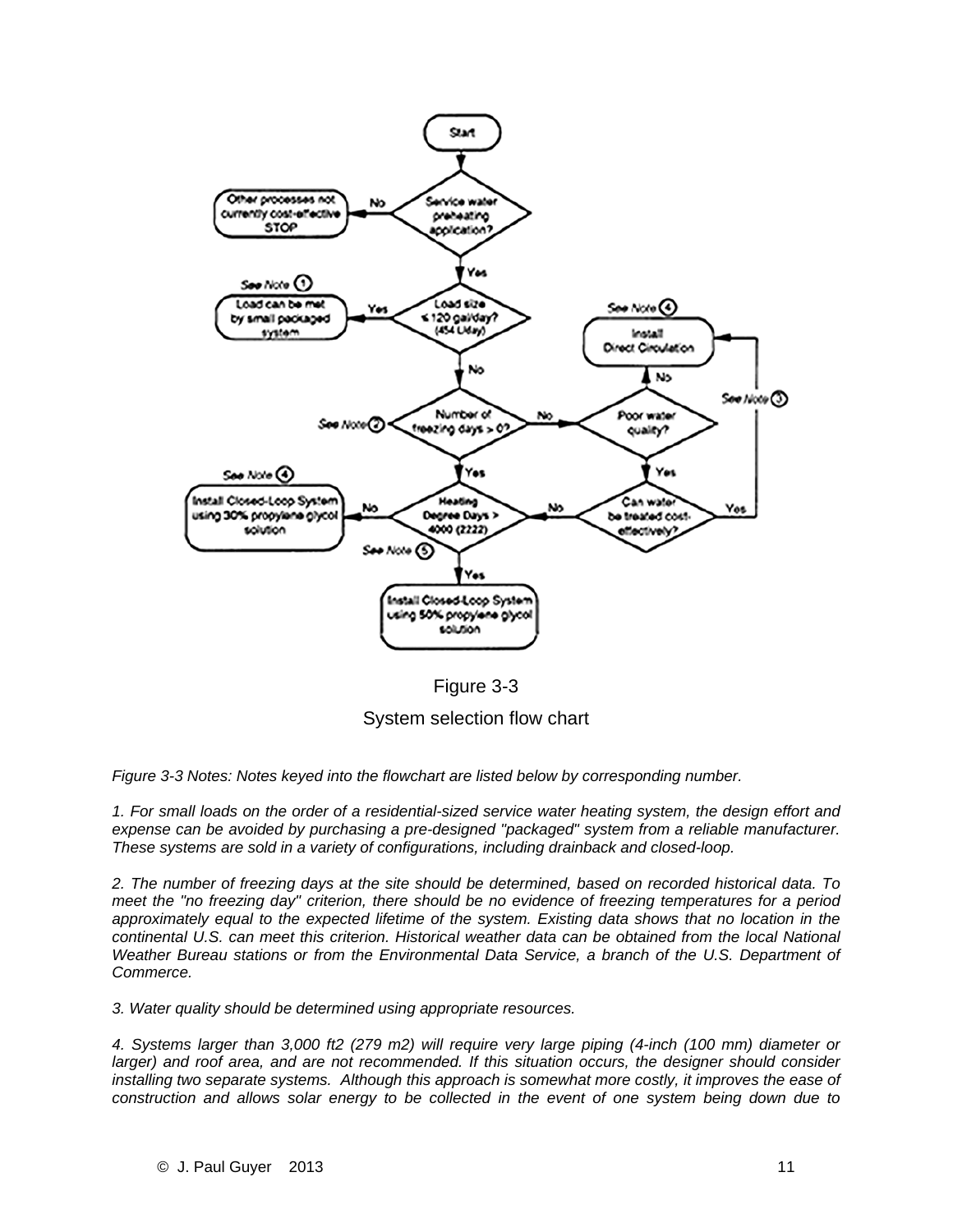*maintenance or repair. The decision to use separate systems depends on specific project parameters and is left to the designer.* 

*5. Both the Fahrenheit (F) and Celsius (C) based versions of heating degree days are presented (the Celsius based number is in parentheses). Heating degree days are based on the mean annual number of degree days using a base of 65 degrees F (18 degrees C). Only 30 to 50 percent volume propylene glycol/water solutions can be used in closed-loop systems. Locations requiring a closed-loop system that has less than 4,000 (2222) heating degree-days per year may use the 30 percent solution; those having more heating degree days should use a 50 percent solution. This heating day criteria is provided as a suggested guideline only. It is up to the designer to take into account each location's particular climate and freezing-day characteristics when determining whether a 30 or 50 percent solution should be used.* 

**3.4 SYSTEM LAYOUT.** The system layout phase identifies the solar energy system requirements that will impose certain constraints on the building design. The architect and structural engineer must be notified of these requirements early in the design stage of the project. These requirements include proper orientation of the building, identification of available roof area and structural criteria, and proper design and location of the equipment room. Once these requirements are met and the necessary building parameters are fixed, the solar system design can be completed.

#### **3.4.1 COLLECTOR SUB-SYSTEM**

**3.4.1.1 REPRESENTATIVE SOLAR COLLECTORS.** Many flat-plate solar collector (refer to Figure 3-4) sizes are available. Typical collectors range in size from about 16 to 47 ft<sup>2</sup> (1.5 to 4.4 m<sup>2</sup>) of net aperture area, with corresponding gross dimensions of 3 by 6 ft (914 by 1829 mm), to 4 by 13 ft (1219 by 3962 mm). Two standard sizes are considered to be about 30 and 40 ft<sup>2</sup> (2.8 and 3.7 m<sup>2</sup>), with gross dimensions of 4 by 8 ft (1219 by 2348 mm) and 4 by 10 ft (1219 by 3048 mm), respectively. Single-glazed collectors filled with liquid weigh approximately 4 to 5 lbs/  $\text{ft}^2$  (192 to 239 Pa). Recommended flow rates vary over a wide range, but most fall between 0.01 to 0.05 gals/min-ft $^2$  (0.007 to 0.034 L/sec-m $^2$ ).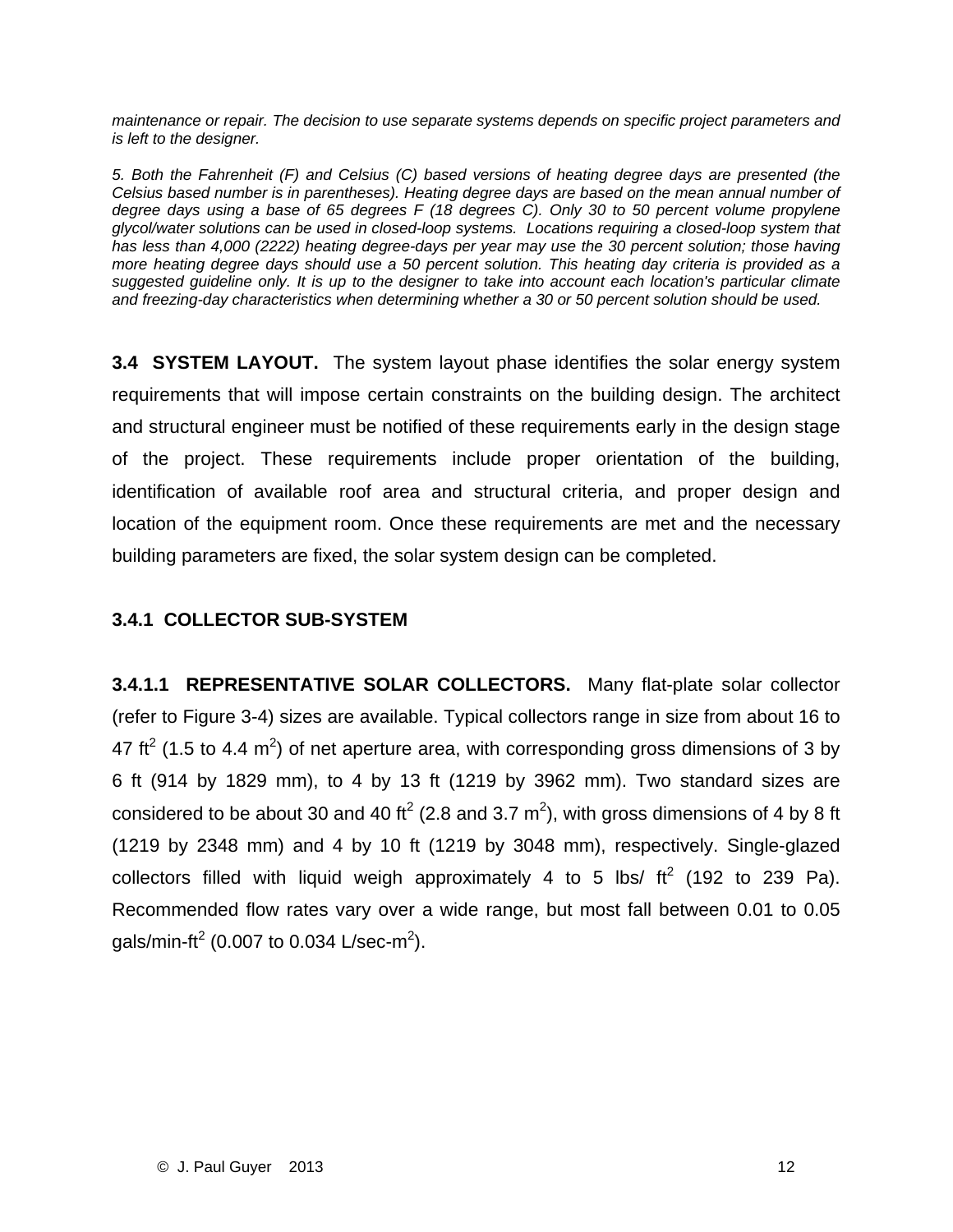

Figure 3-4 Flat-plate collector

**3.4.1.2 ARRAY SIZE.** The first step in the system layout is to estimate collector array size (the actual array size cannot be determined until a specific collector is chosen for the detailed design).

**3.4.1.3 ARRAY TILT ANGLE.** The collector array tilt angle is defined to be the angle between the collector and the horizontal, with 0 degrees being horizontal and 90 degrees being vertical. The proper tilt angle is a function of the time of year when the load occurs. For annual loads, such as service and process water heating, the widely accepted practice is to tilt the collectors to the value of the local latitude. If the load tends to have a seasonal variation, the tilt can be varied to favor the season. Examples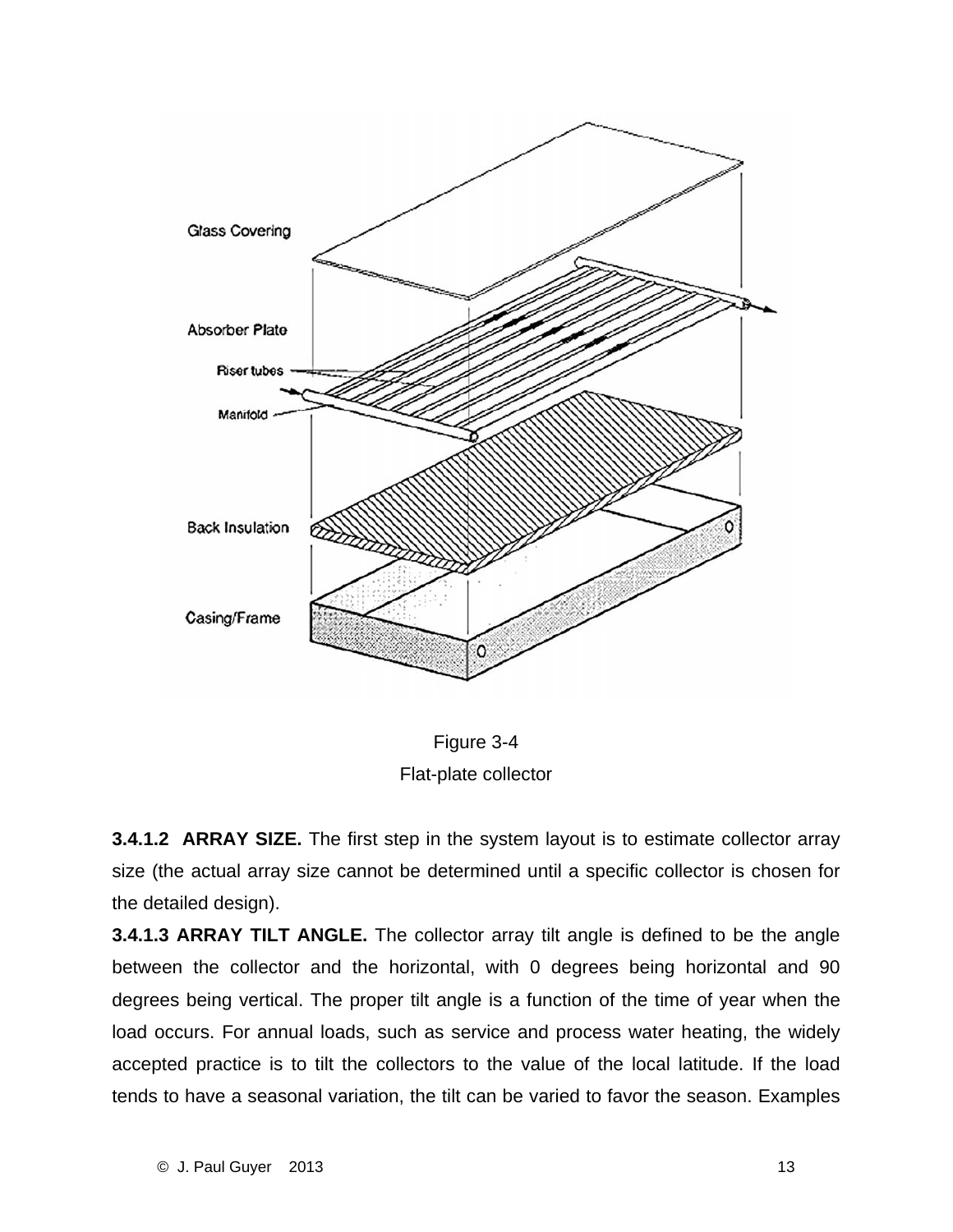include seasonal hot water requirements, space heating, and space cooling. If the collectors are tilted to the latitude angle plus 10 degrees, the energy output will be more evenly distributed over the entire year, although winter losses will tend to increase, due to lower outdoor temperatures. Tilting the array to the latitude minus 10 degrees favors summer energy output. It is not generally recommended to tilt the array any more than plus or minus 10 degrees from the site latitude. It should be noted that as the tilt angle increases, the minimum spacing between rows due to shading increases and a larger roof area is required.

**3.4.1.4 ARRAY AZIMUTH ANGLE.** The array azimuth angle is defined to be the angle between the projection of the normal to the surface on a horizontal plane and the local meridian (north-south line). Zero degrees is defined as due south, a due west facing array is defined as plus 90 degrees, and a due east facing array is defined as minus 90 degrees (in the northern hemisphere). The optimal orientation requires the azimuth angle to be 0 degrees (due south) whenever possible, although deviations of plus or minus 20 degrees off of due south have a minimal effect on flat-plate system performance.

**3.4.1.5 COLLECTOR GROUPING.** Internal-manifold collectors should be grouped into banks ranging from four to seven collectors each, with each bank containing the same number of collectors. Proper sizing of the collector banks is essential to maintaining uniform flow throughout the collector array. The maximum number of collectors that can be banked together is a function of the maximum flow rate allowed in the plumbing, internal manifold and riser diameters, thermal expansion characteristics of the collector piping and absorber plate assembly, and the recommended flow rate of the particular collector chosen (usually given in gallons per minute (liters per second) per collector or gallons per minute per square feet (liters per second per square meter) of collector area). Thermal expansion problems are minimized by keeping the bank size less than eight collectors**.**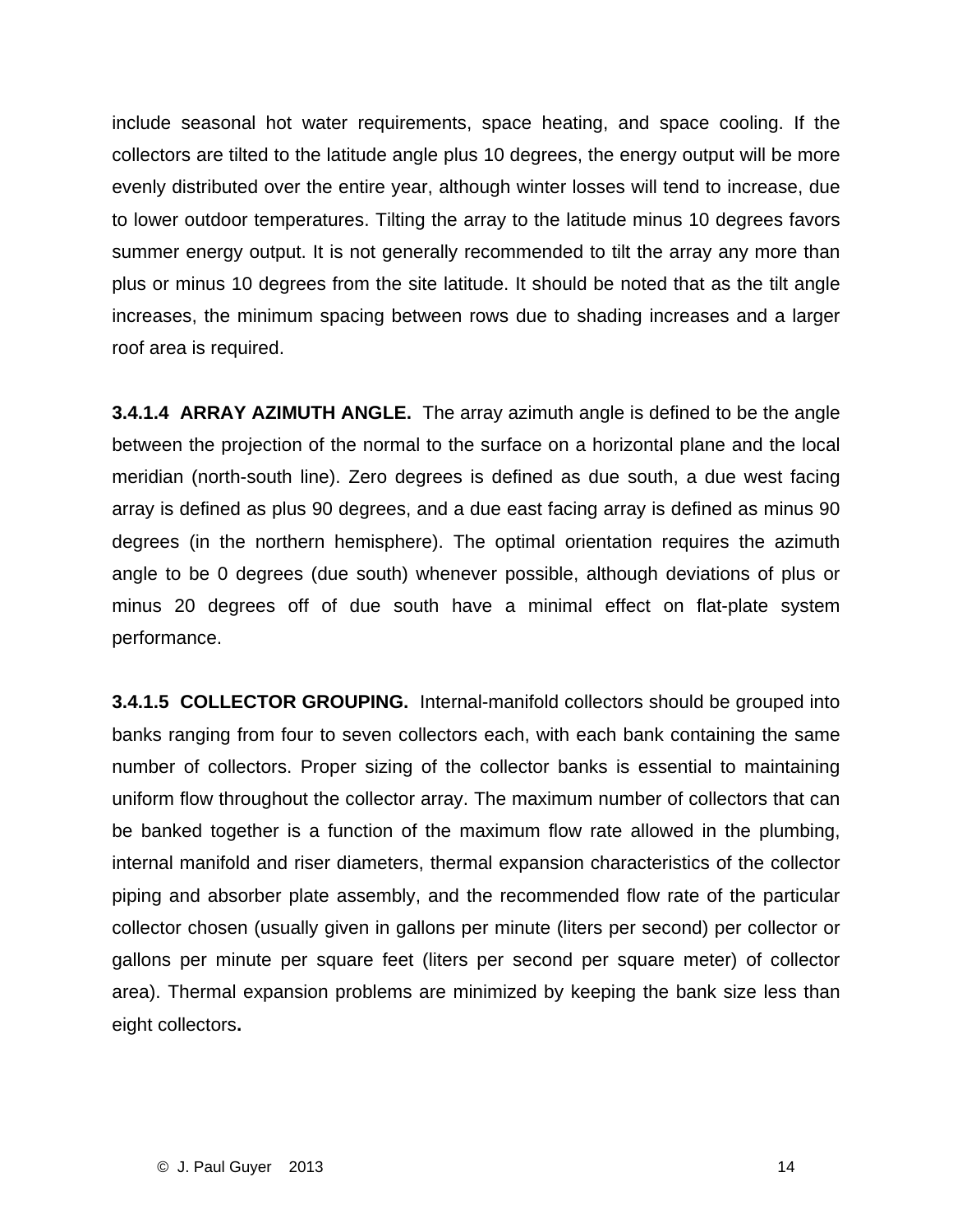**3-4.1.6 MINIMUM ARRAY ROW SPACING.** The minimum row spacing must be calculated for multi-row arrays. A general routine for north-south spacing of collector banks can be devised, based on a "no shading" criterion for a particular time of year. The guidance presented assumes no shading of the array on the "worst" solar day of the year (21 December, when the sun is lowest in the sky in the northern hemisphere) for the designated time period of 10 a.m. to 2 p.m. solar time. Most large-scale military solar systems are installed on low-slope flat roofs, and there are two possible cases to consider. The first is for a flat roof with enough space to locate the collector array at one elevation. The second case is for a flat roof with too little space for the collector array. This requires the collector banks to be "stepped", that is, each succeeding row of collectors must be elevated. This arrangement is necessary if the collector roof area required is larger than that available or if roof area costs are more expensive than elevated rack costs. The equations developed for minimum collector row spacing are presented graphically in Figure 3-5.



Figure 3-5 Minimum collector row spacing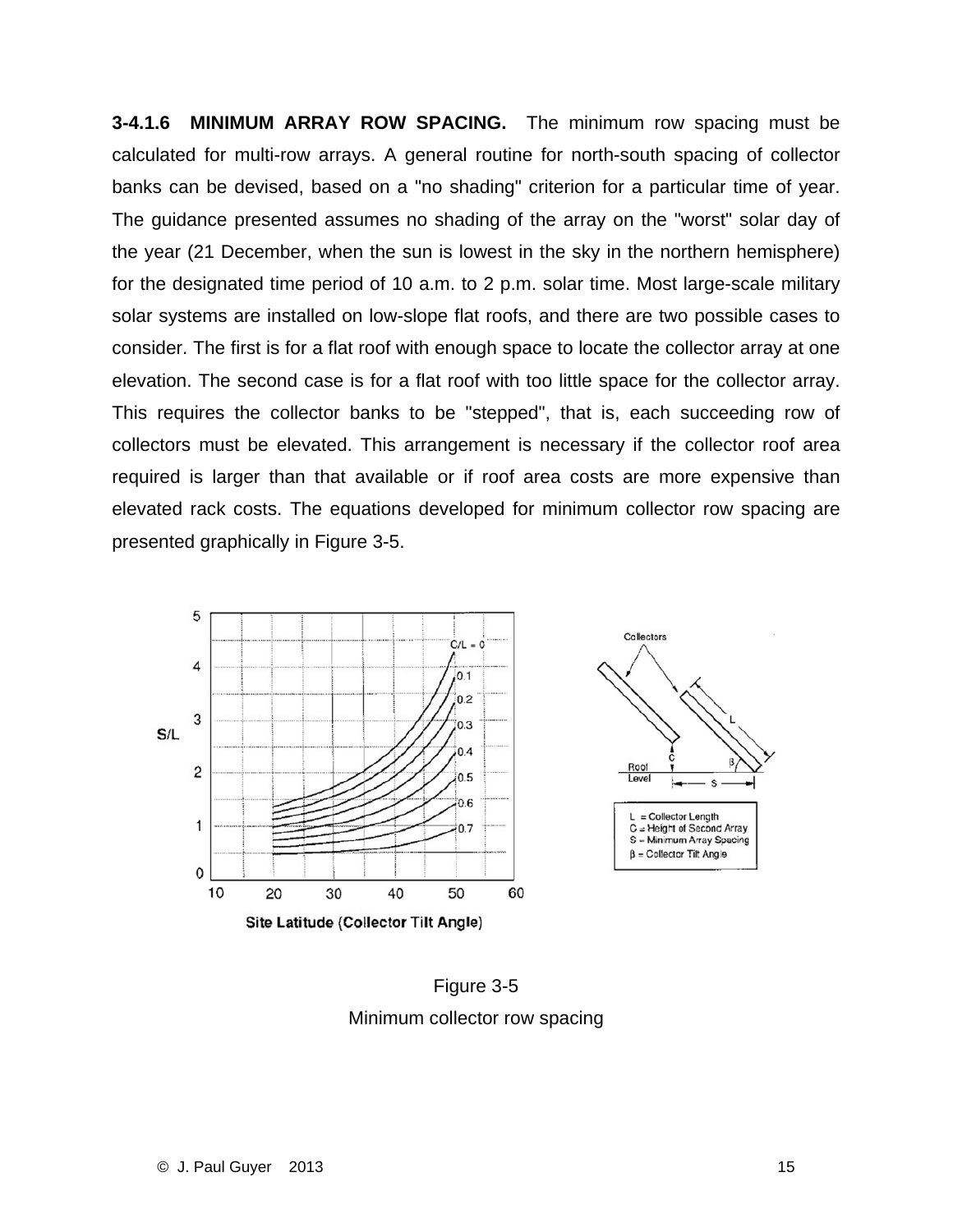**3.4.1.6.1 AZIMUTH ORIENTATIONS.** The curves shown in Figure 3-5 are for collector azimuth orientations of plus or minus 20 degrees. For the due south orientation (0 degrees), the deviation from these results is less than 10%. Use of Figure 3-5 for due south orientations is thus slightly conservative. The effect of elevating the rear collector row (larger C/L values) shows a marked decrease in the minimum spacing (S/L). For a flat roof, no elevation collector case is represented by the curves where  $C/L = 0$ .

**3.4.1.6.2 ROOF PITCH.** Collectors can also be mounted on pitched roofs. Often, when a solar energy system is to be added to a building, the roof is pitched and constructed such that the collectors could be mounted on the roof surface. This practice does not necessarily impose unreasonable constraints in the roof design, since there is some flexibility in the choice of collector tilt angle. If the roof cannot be pitched to allow flush mounting of the collectors, or if the tilt angle must be fixed, then the collectors can be raised at one end to give them the proper tilt. Figure 3-5 can be used to determine the spacing by including the appropriate roof pitch with the height C.

**3.4.1.6.3 ARRAY LAYOUTS AND ESTIMATED ROOF AREA OPTIONS.** Collector array layouts and estimated roof area requirements for the system can be determined by using the estimated array size. For example, assume that 818 ft<sub>2</sub> (76 m<sub>2</sub>) of collector area is required for a project located at 40 degrees N latitude. The number of collectors to install can be determined by dividing the calculated array area by the net aperture area of the collector. If a 4 by 8 foot (1219 by 2438 mm) collector with 31 ft $_2$  (2.9 m<sub>2</sub>) of net aperture area is to be used, the calculation results in 26.4 collectors. Since 26 collectors cannot be divided evenly into banks of four, five, six, or seven, the designer must deviate from the calculated value by rounding to the next highest possibility result (i.e., 28 collectors). These units can be grouped into four banks of seven collectors or seven banks of four collectors each. The length required for the collector banks is the width of the collectors plus connective piping. It is conservative to estimate 6 inches (152 mm) of connective piping between collectors, 3 ft (914 mm) between banks in the lateral dimension, and 4 ft (1219 mm) around the banks for personnel clearance. The bank widths are then estimated to be 31 ft (9449 mm) for the seven-collector bank and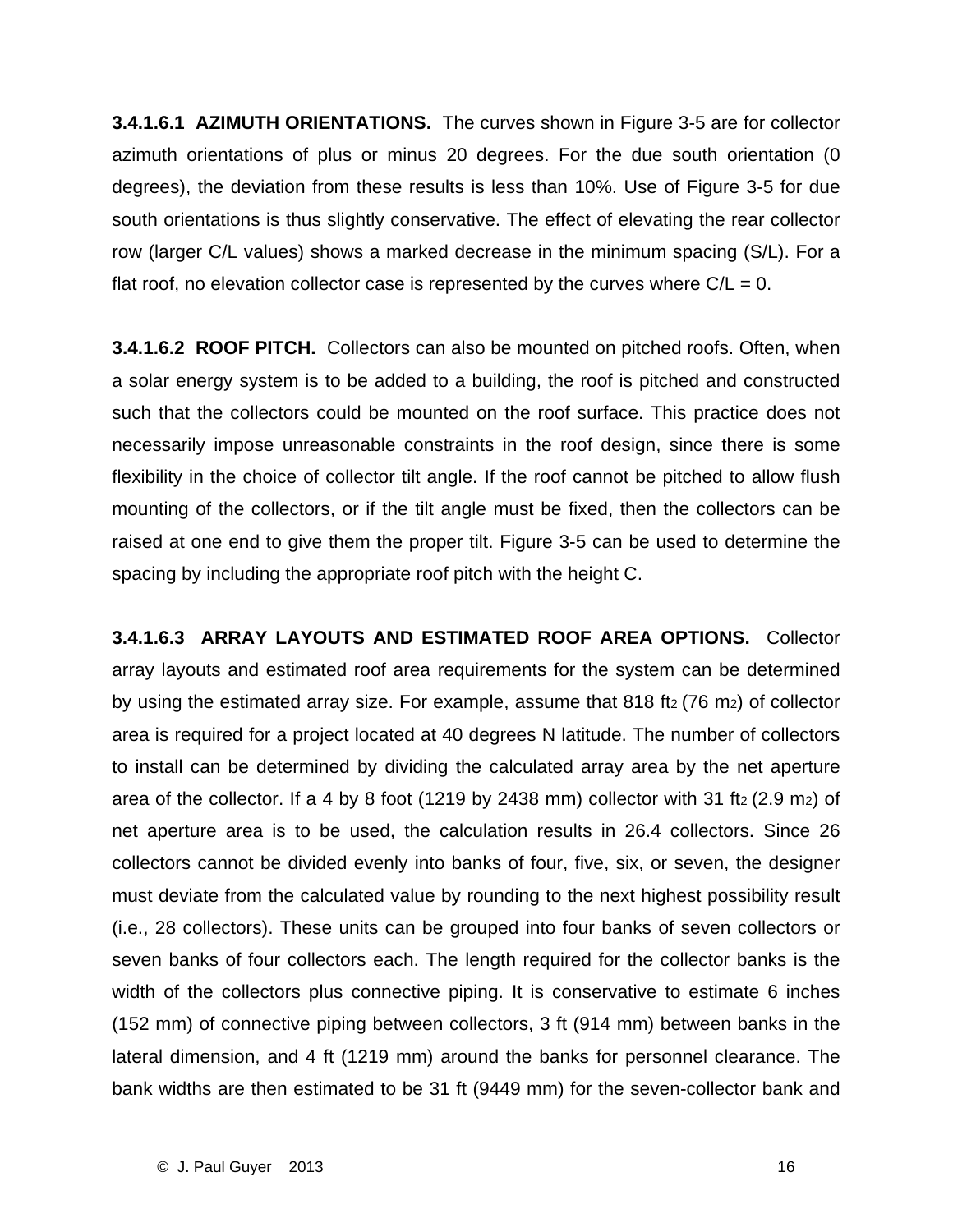17.5 ft (5334 mm) for the four-collector bank. The distance required between collector rows can be found from Figure 3-5. For example, an 8 ft (2438 mm) collector at 40 degrees N latitude requires row spacing of about 2.5 times 8 ft (2438 mm), or 20 ft (6096 mm). The array layout should be determined by keeping in mind that the piping length should be minimized while geometric symmetry is maintained. This guidance results in a tendency for the banks to contain as many collectors as possible, and for the array layout to be rectangular in area with an even number of banks installed in multiple rows. Therefore, the case of four banks with seven collectors each is the most preferred. A number of roof area dimensions should be proposed so the architect has some flexibility in determining the building orientation and dimensions. Figure 3-6 shows three possible collector array layouts for the 28-collector array. Similar consideration can be given to the use of a 4 by 10 ft (1219 by 3048 mm) collector. The result would be 21 collectors (possibly rounded to 24 or 20), 25 ft (7620 mm) row spacing (if needed), and banks of seven, six, or five collectors respectively.



Figure 3-6 Possible array configurations and areas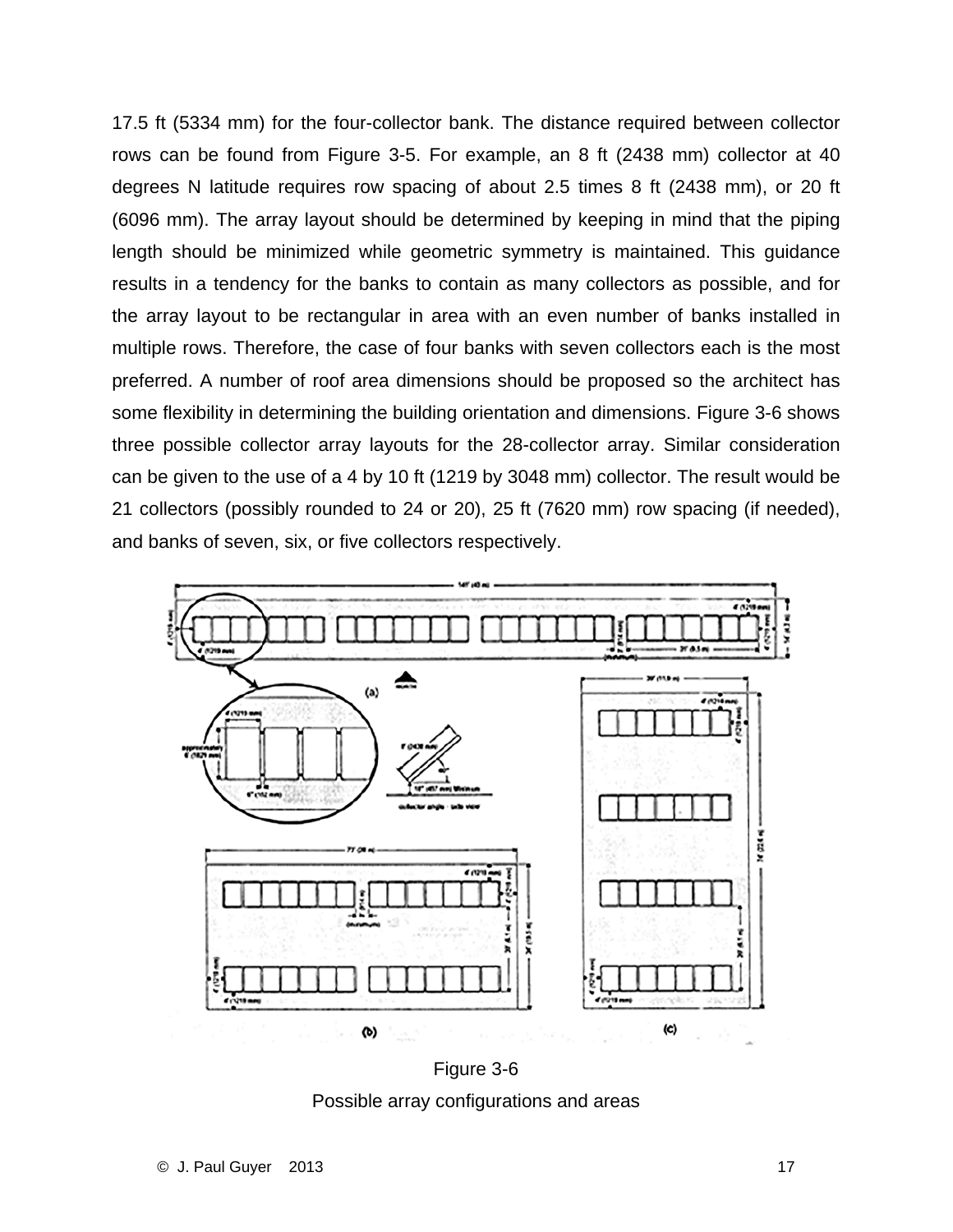**3.4.1.7 ARRAY SUPPORT STRUCTURE.** The support structure must transmit the various loads incident upon the array to the building roof structure without overstressing it. The design must meet all code requirements and should be coordinated with, or reviewed by, a qualified structural engineer. At the system layout stage, the structural engineer or architect should have an idea about the building and roof type before the support structure is planned. Although steel has often been used for array structures, all systems designed under this guidance will be made from aluminum, to avoid the cost of applying and maintaining a protective finish. Although it is difficult to generalize, experience has yielded some useful estimates about the weight and cost of large collector support structures. As a rough guideline for rack-type structures, the weight of the structure should be less than 5 lbs/  $ft^2$  (239 Pa) of collector area. The cost of the support structure typically represents less than 15 to 20 percent of the total solar system cost. Any support structures falling outside of these guidelines could be considered inefficient from a cost versus performance view. It is expected that the support structure may be heavier and more costly in areas where design loads are higher or where stepped collector rows are required. Further, stepped arrays require elevated walkways for maintenance personnel, which results in higher material and design costs.

#### **3.4.2 STORAGE SUB-SYSTEM**

**3.4.2.1 STORAGE TANK SIZE.** At the system layout stage, the storage tank volume and dimensions have a major impact on the design and location of the equipment room. Selection or specification of the storage tank requires first determining the appropriate volume of the tank. The widely accepted practice for service water heating applications is to provide a storage tank volume of 1.5 to 2 gals per square foot (61.1 to 81.5 L per square meter) of collector area. Storage systems larger than this do not significantly increase the performance of the solar system, and the additional costs associated with larger storage are not justified. Storage systems smaller than this size can decrease system performance. The lower performance is due to relatively high storage temperatures, resulting in lower solar collector efficiencies. Within these guidelines, the exact size of the storage tank is not critical to system performance and should be based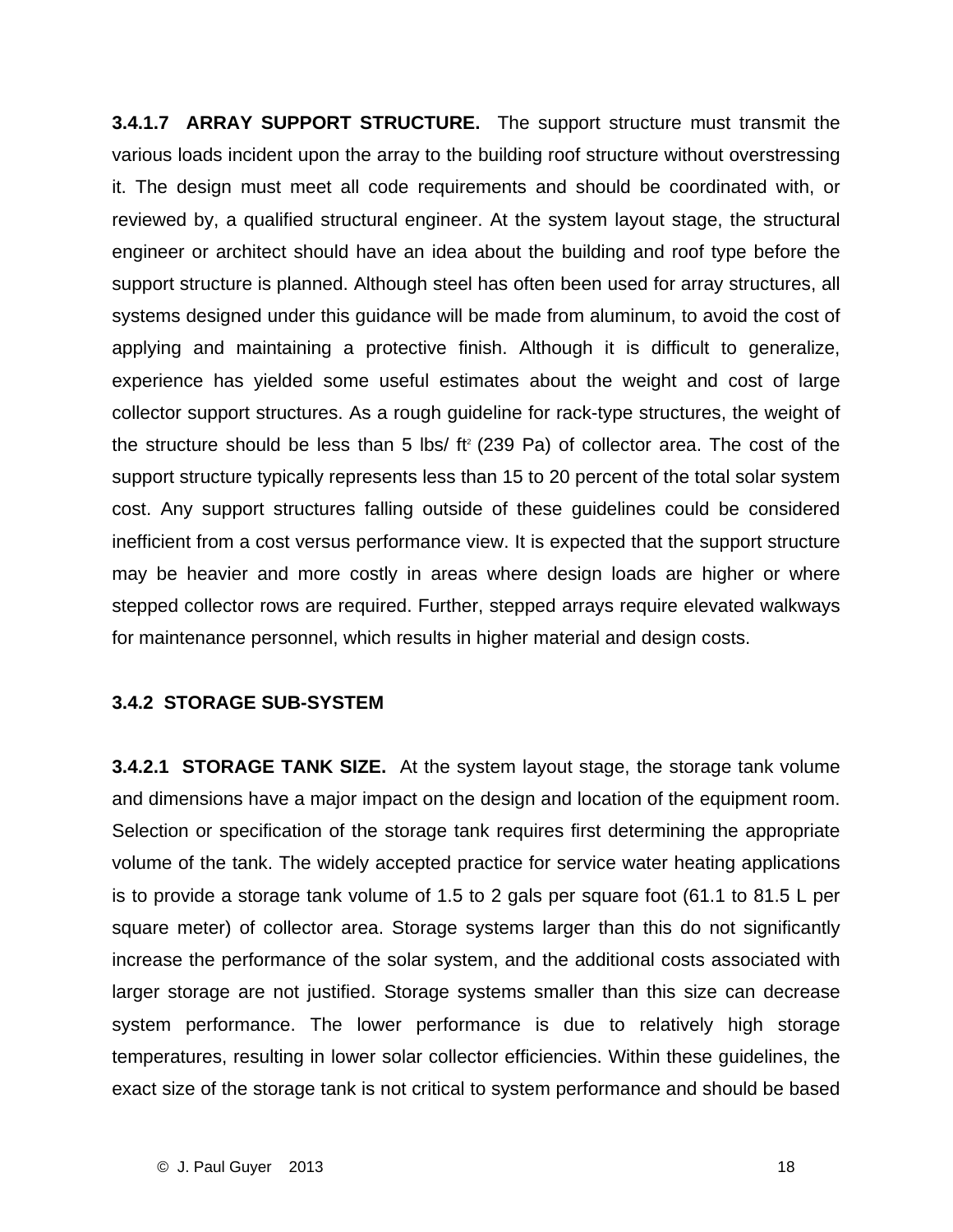upon available standard sizes. To provide proper stratification and to meet space requirements, vertical storage tanks are preferred. As tank size increases, space considerations and floor area become increasingly critical. When it becomes apparent that a single vertical tank is not possible, a horizontal tank or a series of vertical tanks will be necessary.

#### **3.4.2.2 STORAGE TANK LOCATION**

**3.4.2.2.1 INDOOR VERSUS OUTDOOR.** As with conventional energy systems, a solar system requires an equipment room to contain the heat exchanger, pumps, control system, and associated plumbing. If possible, the equipment room should be designed to house the solar storage tank. For retrofit situations where existing space does not permit the required tank volume, an outdoor location may be chosen. However, many factors discourage the location of storage tanks outside the building, such as a higher annual standby energy loss (in most climates) and adverse environmental effects on the tank (including ultraviolet and moisture-based degradation). Solar storage tanks are not to be located underground. Underground tanks have had numerous problems, including leakage due to tank and ground shifting and thermal stresses; corrosion due to the lack of cathodic protection; tanks surfacing due to buoyant forces while empty; and difficulty in retrieving and repairing sensors and instruments.

**3.4.2.2.2 TANK SUPPORT AND FLOOR LOADS.** Reinforced concrete pads and footings are often required to ensure that the weight of the tank does not endanger the structural integrity of the building. The design load calculation should take into account the estimated weight of the empty tank, the water to be stored in the tank, the insulation, and the tank support structure. The design load for the footing is also dependent on the type of tank support used.

**3.4.2.3 LEGIONNAIRE'S DISEASE.** If a direct circulating system is supplying water for domestic use, ensure that water in the storage tank is heated to a minimum of 140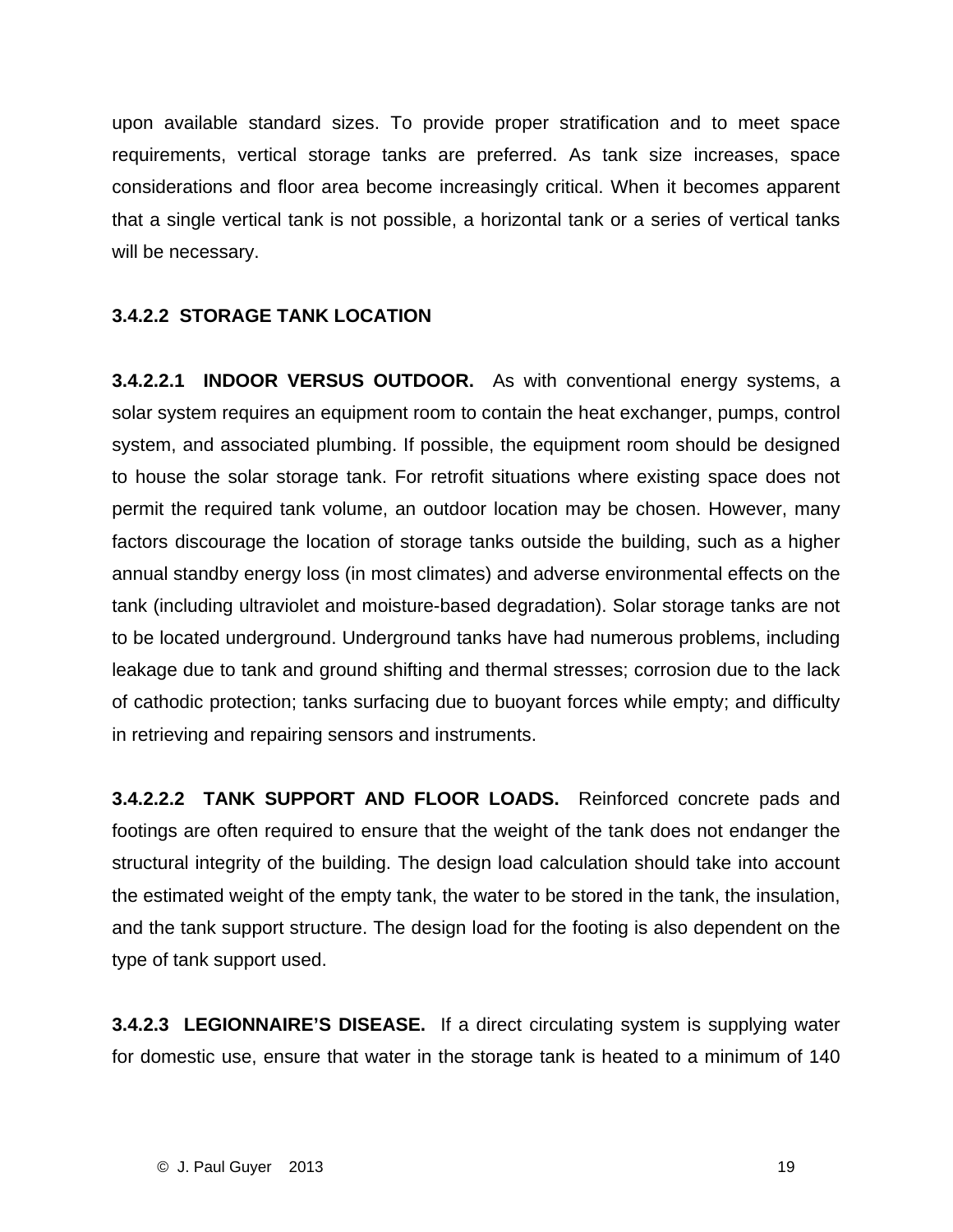degrees F (60 degrees C) in order to avoid any potential source of Legionnaire's disease.

**3.4.3 TRANSPORT SUB-SYSTEM.** To ensure that the transport sub-system is properly accounted for in the building design, space must be provided in the equipment room for the heat exchanger, expansion tank, pumps, and system plumbing, in addition to the storage tank and control system. Pipe chases are also required between the equipment room and the space on the roof where the system will be located.

#### **3.4.4 CONTROL SUB-SYSTEM**

**3.4.4.1 CONTROL STRATEGY.** For the control strategy, the designer must specify operating modes and freeze/over-temperature protection methods. It should be noted that the control strategy presented for the standard closed-loop system is intended to be simple, reliable, and built with off-the-shelf components.

**3.4.4.1.1 PUMP ACTIVATION.** Using the differential temperature controller, the collector and storage loop pumps should be energized whenever the difference between the absorber plate and storage tank temperatures is greater than some high set point differential temperature T<sub>H</sub>, typically 15 to 25 degrees F (8 to 14 degrees C). The pumps should stay on until that temperature difference is less than some low setpoint differential temperature  $T_L$ , usually between 5 to 8 degrees F (3 to 4 degrees).

**3.4.4.1.2 FREEZE PROTECTION.** The propylene glycol mixture used in the closedloop system provides freeze protection. Direct circulation is used only in non-freezing climates. Because the direct circulation system is more or less a special type of closedloop system, its control strategy is the same.

**3.4.4.1.3 OVER-TEMPERATURE PROTECTION.** Over-temperature protection of the collector loop in the event of stagnation is provided through expansion tank sizing. The pressure-temperature relief valve located on the storage tank supplies over-temperature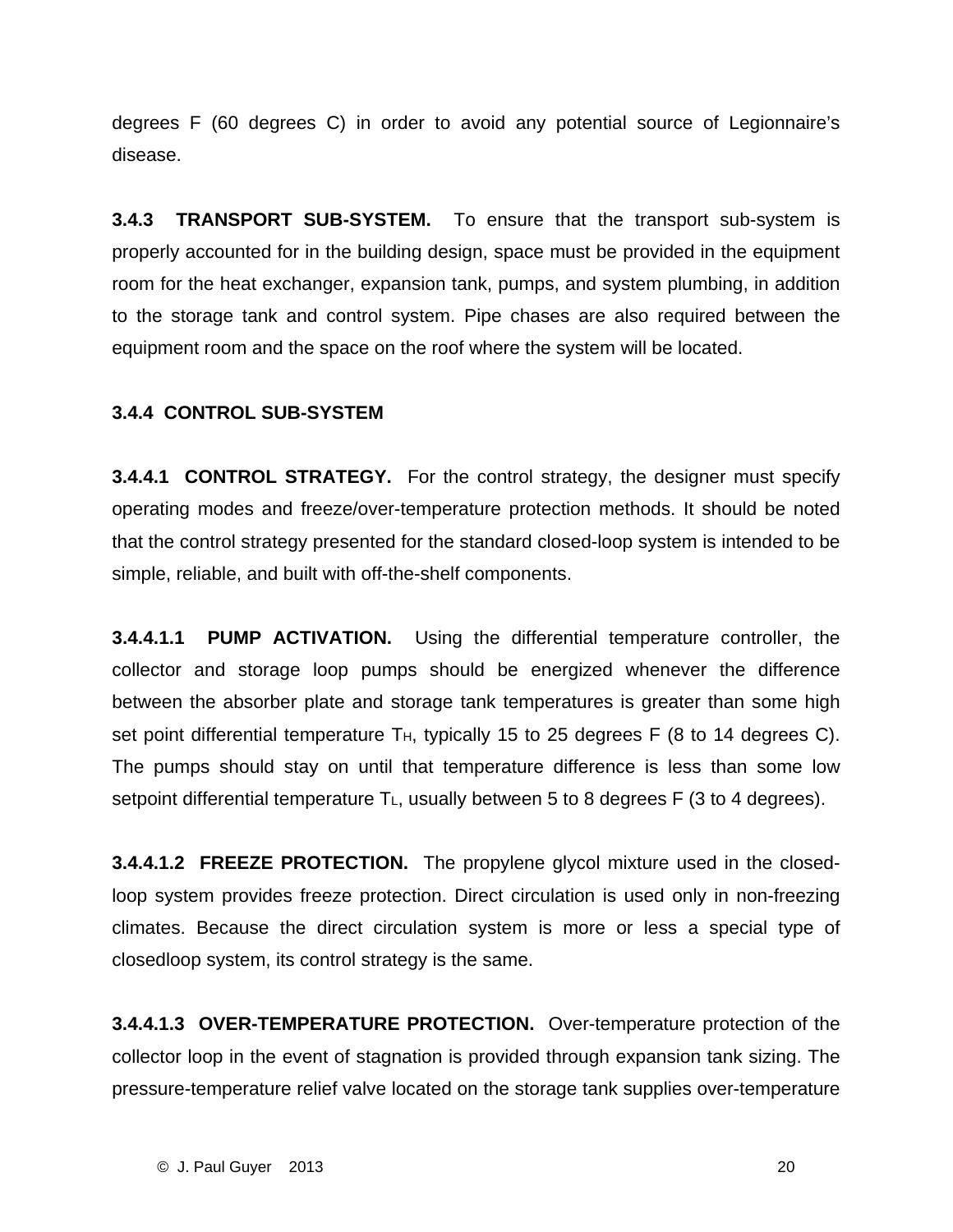protection of the storage loop. If a direct circulating system is supplying water for domestic use, it is required that users be protected against the possibility of live steam being issued from taps or showerheads. This protection is provided through the proper use of relief and mixing valves.

**3.4.4.1.4 AUXILIARY PUMP SWITCHES.** The use of auxiliary high- and low temperature switches that will trip the pumps as a backup to the differential controller are not recommended. These switches are as prone to failure as the controller, and have been the cause of many solar system failures.

**3.4.4.2 LOCATION OF CONTROLS.** Whenever possible, electronic displays and visual pressure and temperature gauges should be panel-mounted together in the mechanical room. Temperature sensors, which are located on the collector manifolds and on the storage tank, should be easily accessible for calibration and servicing. A common problem is sources of electromagnetic interference with the sensor wiring. This problem can be avoided by making the sensor wiring path as short as possible and by using a conduit separate from AC power wiring. It may be desirable to include extra conductors for future expansion or maintenance needs.

**3.5 COORDINATION.** The system designer is responsible for ensuring that all essential information is provided to the architect and structural engineer, so that the building plan can accommodate the solar system requirements.

#### **3.5.1 ARCHITECT**

**3.5.1.1 ROOF REQUIREMENTS.** The most important requirement for the architect, with regard to the solar energy system, is to provide adequate unshaded roof area and proper orientation for the system. Other architectural requirements for roof design include providing roof penetrations near the array for collector supply and return lines; designing the array support structure; allowing adequate access to the array for maintenance; including access to the roof for personnel (and equipment); including